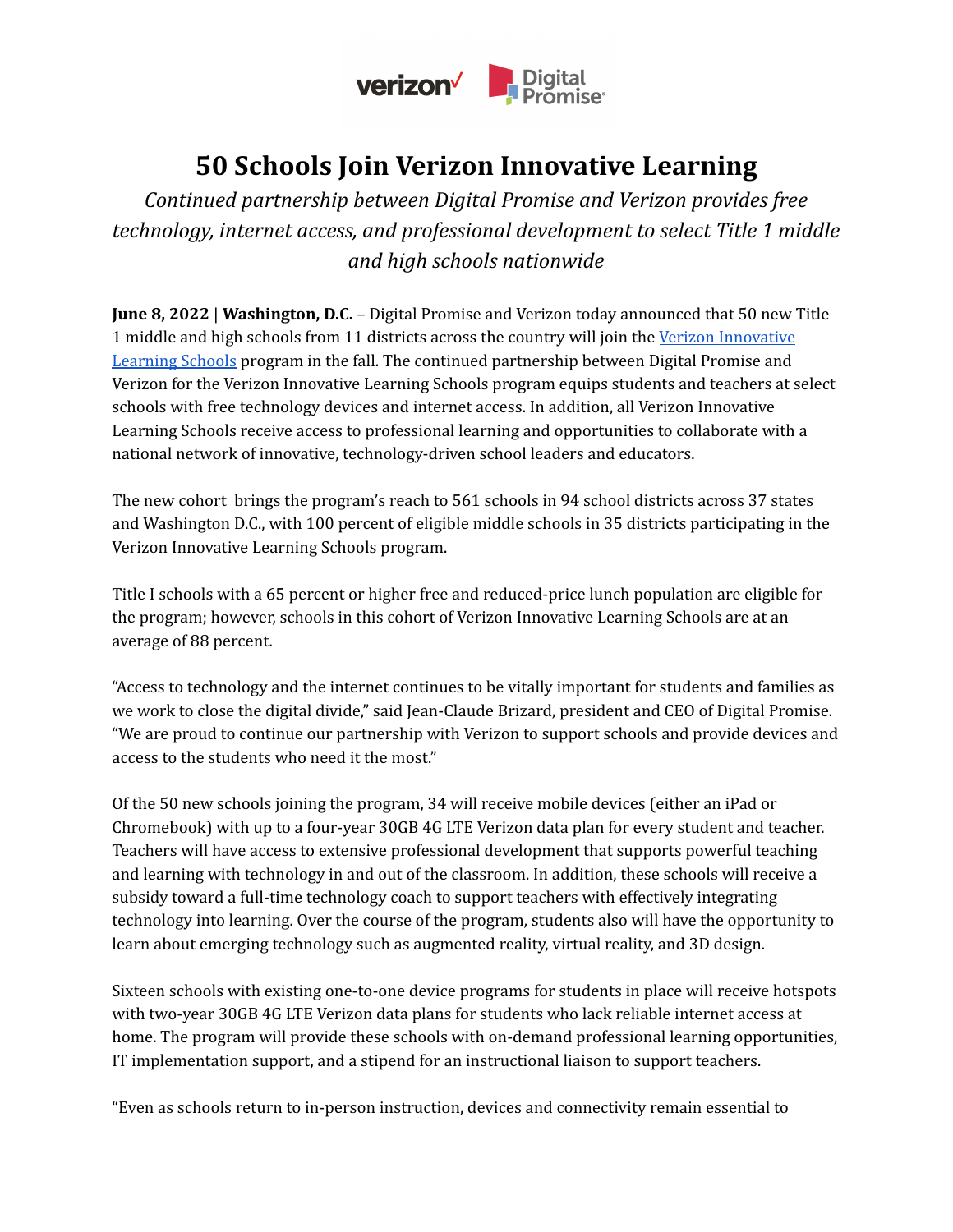support student learning," said Alex Servello, director of corporate social responsibility at Verizon. "Bringing technology into the classroom allows students to learn and collaborate in new ways, preparing them to be innovative leaders of the future. It also ensures students are connected outside of the school building and are able to learn anywhere, anytime."

As part of Verizon's commitment to digital inclusion under Citizen Verizon, the company's responsible business plan for economic, environmental, and social advancement, Verizon Innovative Learning is driving academic improvements. Eighty-eight percent of Verizon Innovative Learning Schools teachers reported that the program helped them explore new ways of teaching, and 81 percent said the program enhanced student engagement. Additionally, 88 percent of teachers reported that the program allowed for more individualized instruction in their classrooms.<sup>1</sup>

The 50 new Verizon Innovative Learning Schools comprising the program's ninth cohort are:

- **● Birmingham City Schools (Alabama):** A.H. Parker High School^; Booker T. Washington K8^; Huffman Middle School^; L.M. Smith Middle School\*; W.E. Putnam Middle School^; William J. Christian K-8 School\*; Woodlawn High School^
- **● Broward County Public Schools (Florida):** Annabel C. Perry PreK-8\*; Apollo Middle School<sup>^</sup>; Bair Middle School\*; Driftwood Middle School\*; Forest Glen Middle School\*; Lauderdale Lakes Middle School^; Millennium 6-12 Collegiate Academy\*; Parkway Middle School\*; Plantation Middle School^; Pompano Beach Middle School^; Silver Lakes Middle School<sup>^</sup>; William Dandy Middle School<sup>^</sup>
- **● Cleveland Metropolitan School District\* (Ohio):** Douglas MacArthur Girls' Leadership Academy; Euclid Park School; Garfield School; George Washington Carver STEM School; Kenneth W. Clement Boys' Leadership Academy
- **● Dallas Independent School District^ (Texas):** H. Grady Spruce High School; J.L. Long Middle School
- **● Houston Independent School District\* (Texas):** Baylor College of Medicine Academy at James D. Ryan Middle School; Baylor College of Medicine Biotech Academy at Rusk; Billy Reagan K-8 Educational Center; Burbank Middle School; James S. Deady Middle School; Pilgrim Academy; Stevenson Middle School; Williams Middle School
- **● Jefferson County Public Schools\* (Kentucky):** Highland Middle School; Ramsey Middle School
- **● Miami-Dade County Public Schools\* (Florida):** Citrus Grove Middle School; Hialeah Middle School; Homestead Middle School; John F. Kennedy Middle School
- **● Milwaukee Public Schools\* (Wisconsin):** Academia de Lenguaje y Bellas Artes (ALBA); Hamlin Garland School; Lancaster School; Ralph H. Metcalfe School
- **● Trinidad School District 1^ (Colorado):** Trinidad High School; Trinidad Middle School
- **● Roosevelt School District^ (Arizona):** RSD Online Academy
- **● Tucson Unified School District\* (Arizona):** Alice Vail Middle School; Secrist Middle School; Utterback Middle School

<sup>&</sup>lt;sup>1</sup> Source: Westat (2019). Verizon Innovative Learning Schools Survey Result Dashboard Dec 2019